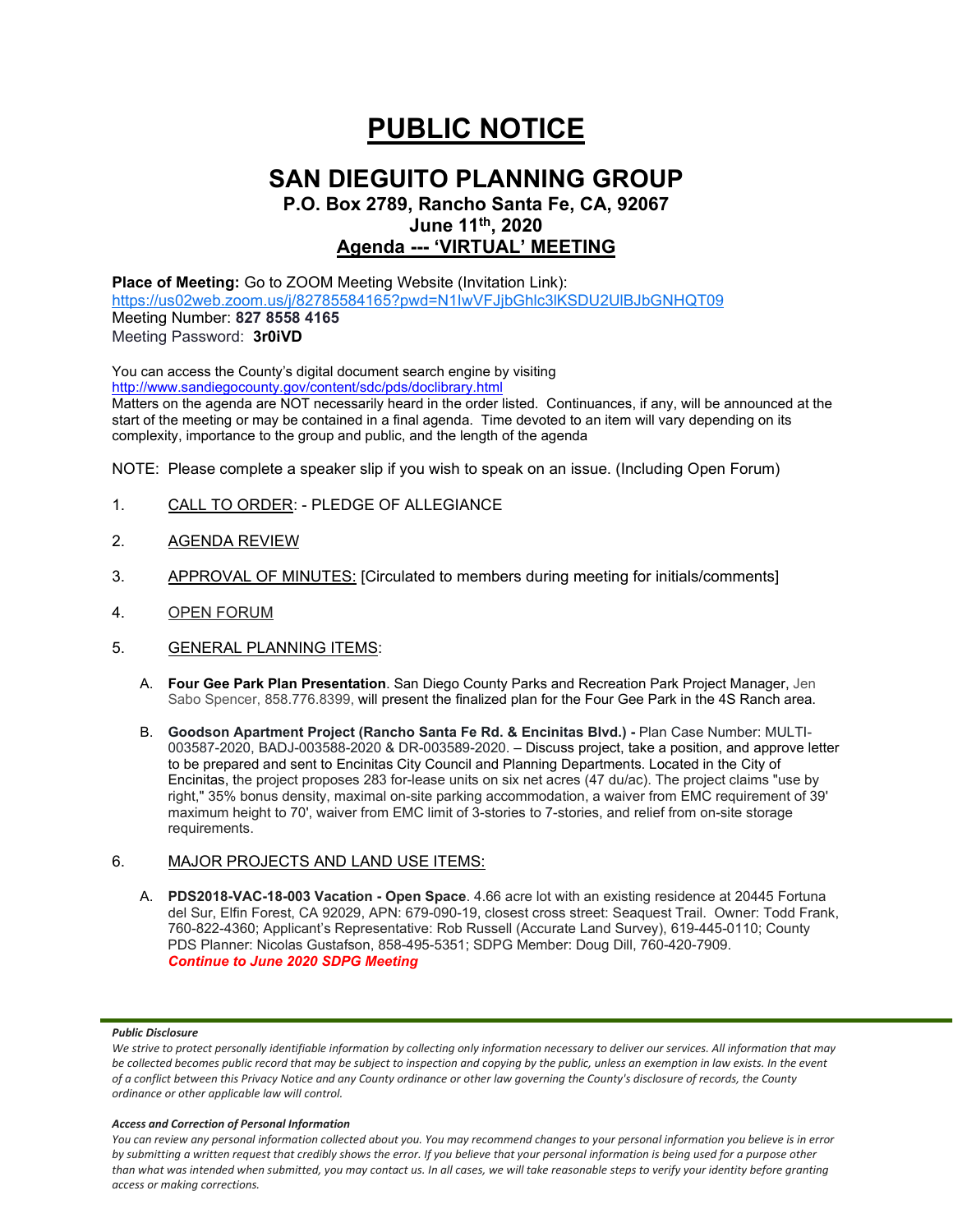- B. **PDS2019-TPM-21275 Tentative Parcel Map (Lot Split)**. Project proposes to divide a 4.7 acre parcel into two parcels. One parcel will contain the exist house. Located at 17474 Via de Fortuna, RSF, CA 92067, closest cross street: Los Morros; APN: 266-091-21-00. Owner: Jodi Bible, 858-481-1295; PDS Planner: David Cook directly, 858-505-6429; SDPG Member: Beth Nelson, 858-353-5773.
- C. **RSF Village Wooley Plaza Site Plan Wavier** Proposed interior and exterior changes to an existing commercial complex, landscaping, lighting, repainting and new windows; located at 6024 Paseo Delicias (Block C), Rancho Santa Fe, CA, APN: 266-283-0600. Rancho Santa Fe Association approved the changes on July 18, 2019. Applicant: Zeke Wooley, 858-597-6011; Contact: Tim Seaman (Champion Permits), 619- 993-8846; PDS Planner: AJ Morales, 858-694-3036; SDPG Member(s): Tim Parillo, 415-238-6961/Laurel Lemarie, 858-756-2835.
- D. **PDS202-STP-20-004/ER-20-08-004 Gemmell Matthes Residence** Proposed single-family residence to be built on vacant lot with evidence of previous (burnt down) home. Lot has split zoning (RR + S80). A percentage of the proposed new home, three parking spaces and portions of a proposed seepage pit falls into the SS80 zone. Parcel located at 20043 2<sup>nd</sup> Place, Del Dios, CA 92029 (Nearest cross street – Kalmia Lane), APN: 270-087-07-00. Applicant Contact: Nico Wallace, 858-414-1290; PDS Planner: Hunter McDonald, 858-495-5330; SDPG Member: Nicholas Christenfeld, 760-503-4214.
- E. **PDS2020-AD-95-008W1 Cheng Residence Permit Modification** Modify the existing administrative permit (PDS2010-3000-95-008-PDN) to re-landscape rear 50-ft of property as previously permitted for the current property owner. Location: 1625 Highland Cove, Solana Beach, CA 92075 - Lomas Santa Fe & Highland Drive, APN: 298-510-20-00. Applicant: Jonathan Cheng, 650-703-7519; PDS Planner: Souphalak Sakdarak, 858-495-5214; SDPG Member: Don Willis, 858-481-6922.
- F. **PDS2020-MUP-20-005 BU 827634 Circa Oriente** Crown Castle is requesting to renew MUP for an existing 50-foot mono-pine cell site antenna and associated 160 sf equipment enclosure. The 50-foot monopine exceeds the 35-foot height limit. Site location: 17267 Circa Oriente, Fairbanks Ranch, APN: 1269-193- 64. Applicant Contact: Jim Lee, 949-930-4360; PDS Planner: Tabina Tonekaboni, 858-495-5418; SDPG Member: Don Willis, 858-481-6922.
- G. **PDS2020-AD-20-008 Khatibi Garage Addition** Administrative permit for oversized accessory structure. 680 sf (34x20) of additional garage space. Existing house is 16,386 sf but does not have adequate garage parking given the size. Property owner wishes to add an attached 680sf four car garage. Property is already at 2000 sf limit for attached accessory structures. Site location: 16268 Via Cazadero, Fairbanks Ranch, APN: 269-201-52-00. Owner/Applicant Contact: Reza Shabani, 619-610-8750; PDS Planner: Nathan Kling, Nathan.Kling@sdcounty.ca.gov; SDPG Member: Sharon Neben Fogg, 858-945-6856.
- H. **PDS2015 TPM 21229 Application for Tentative Parcel Map.** 16.17 acres with four parcels + remainder 2.24-**acre parcel** located at 7722 Rancho Santa Fe View Court, Rancho Santa Fe. APN #265-380-24. Applicant: Doug Logan for H&J Devco, LLC 760-510-3152; PDS Planner: Rachael Lindebrekke, 858-495- 5427; SDPG Member: Tim Parillo, 415-238-6961.

## 7. ADMINISTRATIVE MATTERS:

- **A.** Community Reports<br>**B.** Consideration and com-
- **B.** Consideration and comments on circulation mail<br>**C.** Future agenda items and planning
- **C.** Future agenda items and planning<br>**D.** Prospective & returning Planning G.
- Prospective & returning Planning Group members:
- Still no SDPG member to fill Secretary position. Seats #8 and #13 continues to be vacant.
- **E.** Supply orders and reimbursement of expenses.

**NOTE: The San Dieguito Planning Group currently has TWO vacancies, Seat #8 and Seat #13.** If you wish to

## *Public Disclosure*

### *Access and Correction of Personal Information*

*You can review any personal information collected about you. You may recommend changes to your personal information you believe is in error by submitting a written request that credibly shows the error. If you believe that your personal information is being used for a purpose other than what was intended when submitted, you may contact us. In all cases, we will take reasonable steps to verify your identity before granting access or making corrections.*

We strive to protect personally identifiable information by collecting only information necessary to deliver our services. All information that may *be collected becomes public record that may be subject to inspection and copying by the public, unless an exemption in law exists. In the event of a conflict between this Privacy Notice and any County ordinance or other law governing the County's disclosure of records, the County ordinance or other applicable law will control.*